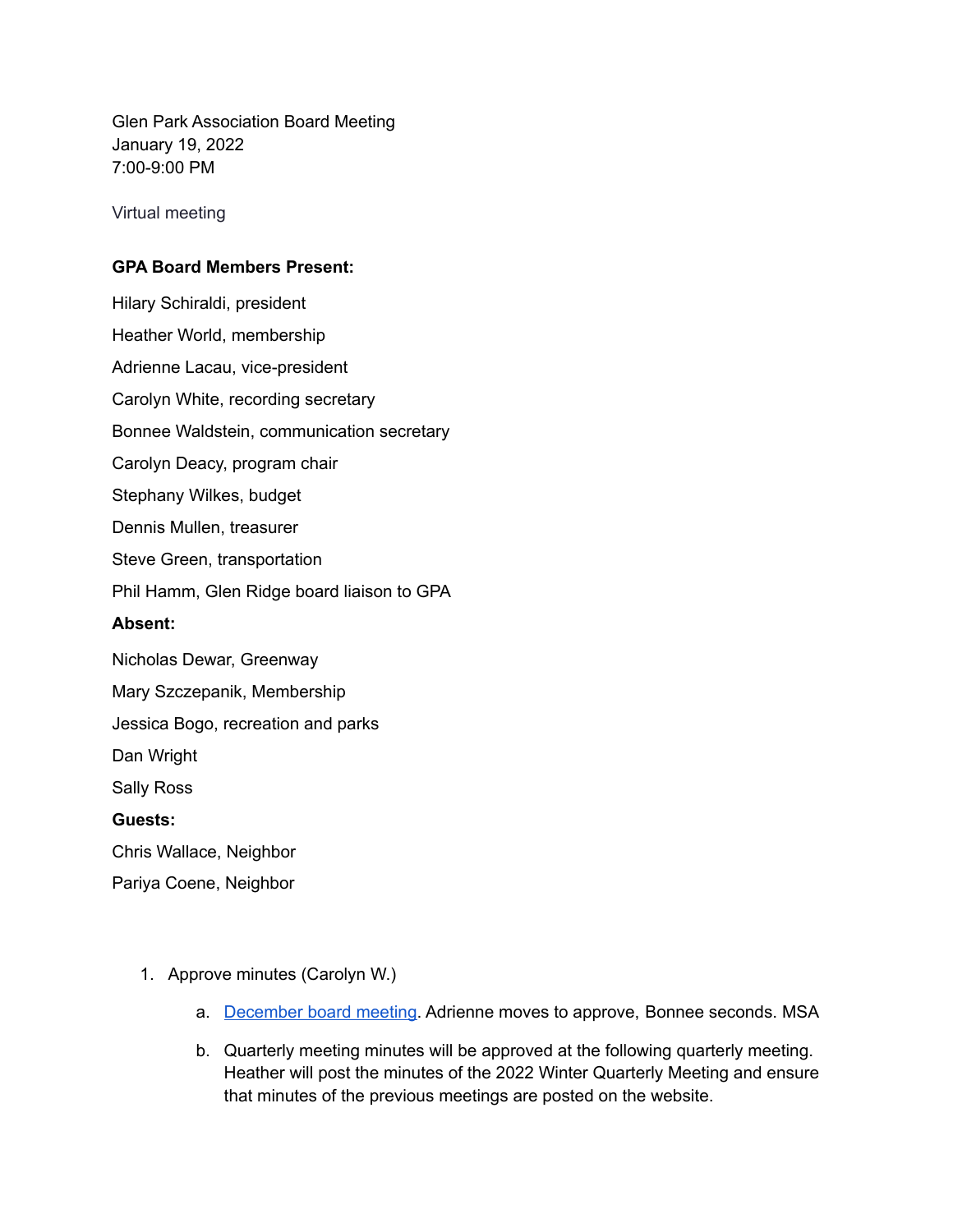2. Quarterly meetings (Carolyn D.)

The Spring Quarterly Meeting is scheduled for April 21, 2022. "Save the Date" will be posted with the January meeting wrap-up. The agenda will be discussed at the next board meeting.

- 3. Grants: Application [form](https://forms.gle/AKAjxK3p1348YKZL9) and information is up on the [website](https://www.glenparkassociation.org/grants/) (Hilary)
	- a. Volunteers for the Grants Committee are Hilary, Carolyn D, Mary, Stephany, Bonnee, Carolyn W and Pariya. The committee will review the grants in March /April.
	- b. Information will be posted on social media.
	- c. Information, including eligibility are posted on the website: <https://www.glenparkassociation.org/grants/>
- 4. Festivals
	- a. Mary will check to see if the Glen Park Festival will be held this year.
	- b. Evelyn Rose's Gum Tree Girls festival is scheduled for Sunday, July 10, 2022. It was suggested that she apply for a GPA grant.

**Action (Hilary)** Invite Evelyn Rose to our February board meeting to discuss.

- 5. Zoning & Planning (Stephany)
	- a. Stephany gave a thorough report on Supervisor Mandelman's Monster Home legislation meeting. Zoning and Planning will continue to study and monitor this legislation.
	- b. 95 Nordhoff: Site permit approved. Structural Addendums almost signed off by DBI. Architectural Addendums submitted two weeks ago to DBI.
	- c. The project is taking longer because there are additional addresses,: 89 and 91 Nordhoff (the two "new" address lots): Site permits approved. No addendums submitted yet. Plans not quite finished; there is still a lot to be done on the revised plans for these two houses.
	- d. The intent is to start work on 95 (the existing, derelict house) to remodel it and get it sold. While it's under construction, the project people will finish up the plans for 89 and 91, so those projects can get started. It will be a while before all four houses are finished. Everyone involved would like the project to move faster, but things take a long time in San Francisco.
	- e. Vacant lot on Stillings: No one has even started working on the design for this house.